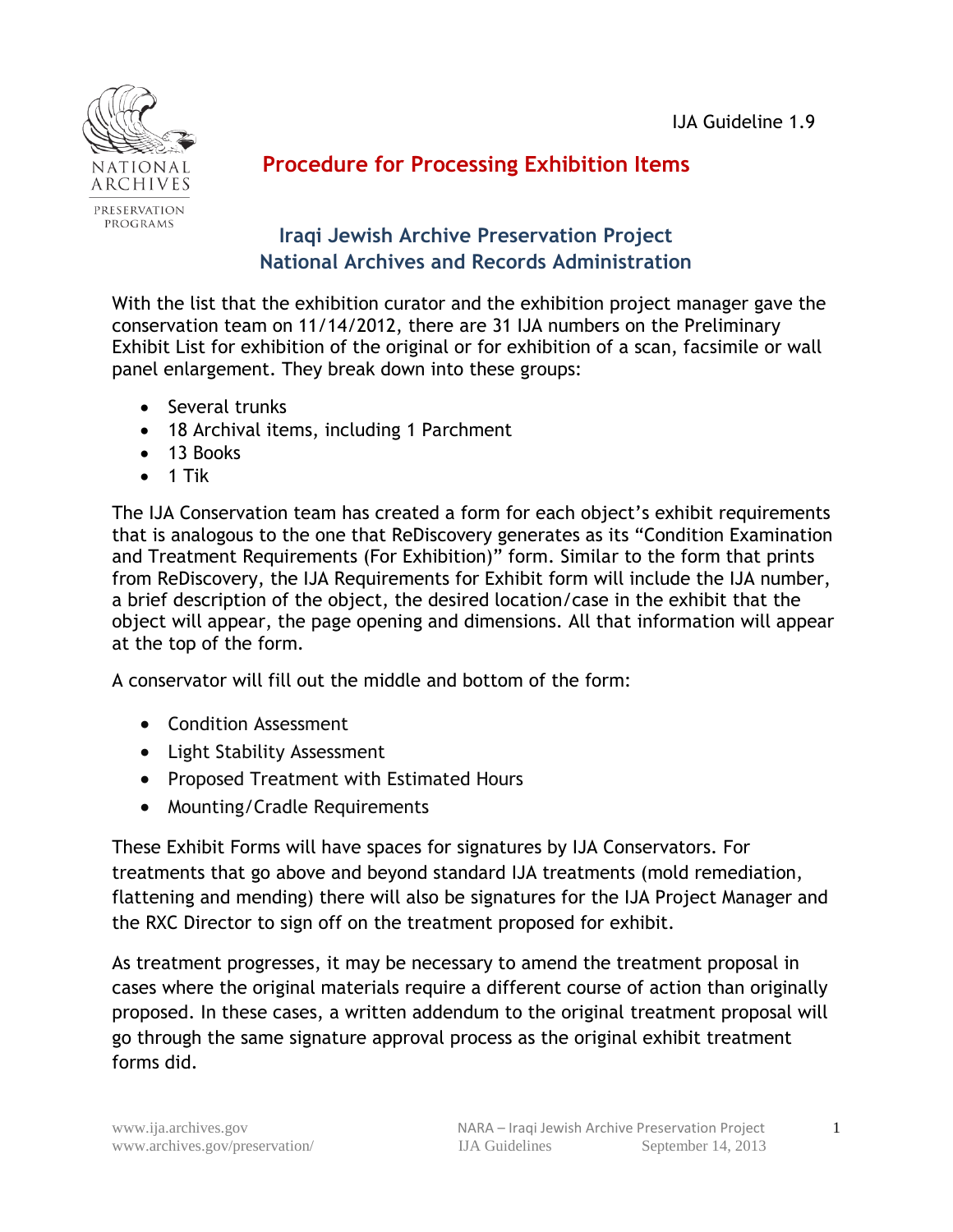Items previously treated by Conservation that have subsequently been chosen for exhibit may require additional treatment to bring them up to the exhibit standard.

### **Books:**

- Books slated for exhibit will have photodocumentation of before, during and after treatment as well as the Condition Examination form. After treatment a complete Treatment Report will cover all the different treatment steps the books went through.
- Books will be treated as per the IJA Conservation Protocols, with toned paper mends throughout the book to keep a uniform presentation of the whole object consistent for the online component of the exhibit.
- Books with excessively damaged bindings and severe tide lines or severely darkened paper may benefit from washing the text block. If washing is to be attempted, careful testing of the inks with deionized water, alcohol and a mixture of water and alcohol will be done in order to make sure that there will be no loss of fidelity of ink during the washing process.
- The bindings will be evaluated for stability and repaired or replaced to be able to withstand exhibition open to the desired page opening. Conservation will recommend the dimensions for custom cradles to be built for each book, determined by the page opening required for exhibit.

## **Archival Materials:**

- Archival documents selected for exhibit (as originals or facsimiles) from larger archival IJA units will be treated as per the IJA Conservation Protocols for the Imaging queue. Once specific pages or sets of pages have been selected by the curator, additional flattening, mending, surface cleaning, or toning may be necessary for those leaves before they can be exhibited.
- In order to maintain original order, the original documents to be exhibited will be photocopied on to Permalife paper and the photocopy will be inserted into the correct position in the file folder with a separation sheet filled out in duplicate. One copy of the separation sheet will travel with the exhibit document and one copy of the separation sheet will remain in the original position in the file folder with the photocopy so that there is no confusion as to where the original belonged. The document's box and folder will be noted on the exhibit form for ease of replacing it ultimately.
- Documents to be exhibited as facsimiles will temporarily have separation sheets until they are imaged for exhibition facsimile fabrication and then will be returned to their original location by IJA conservation staff.